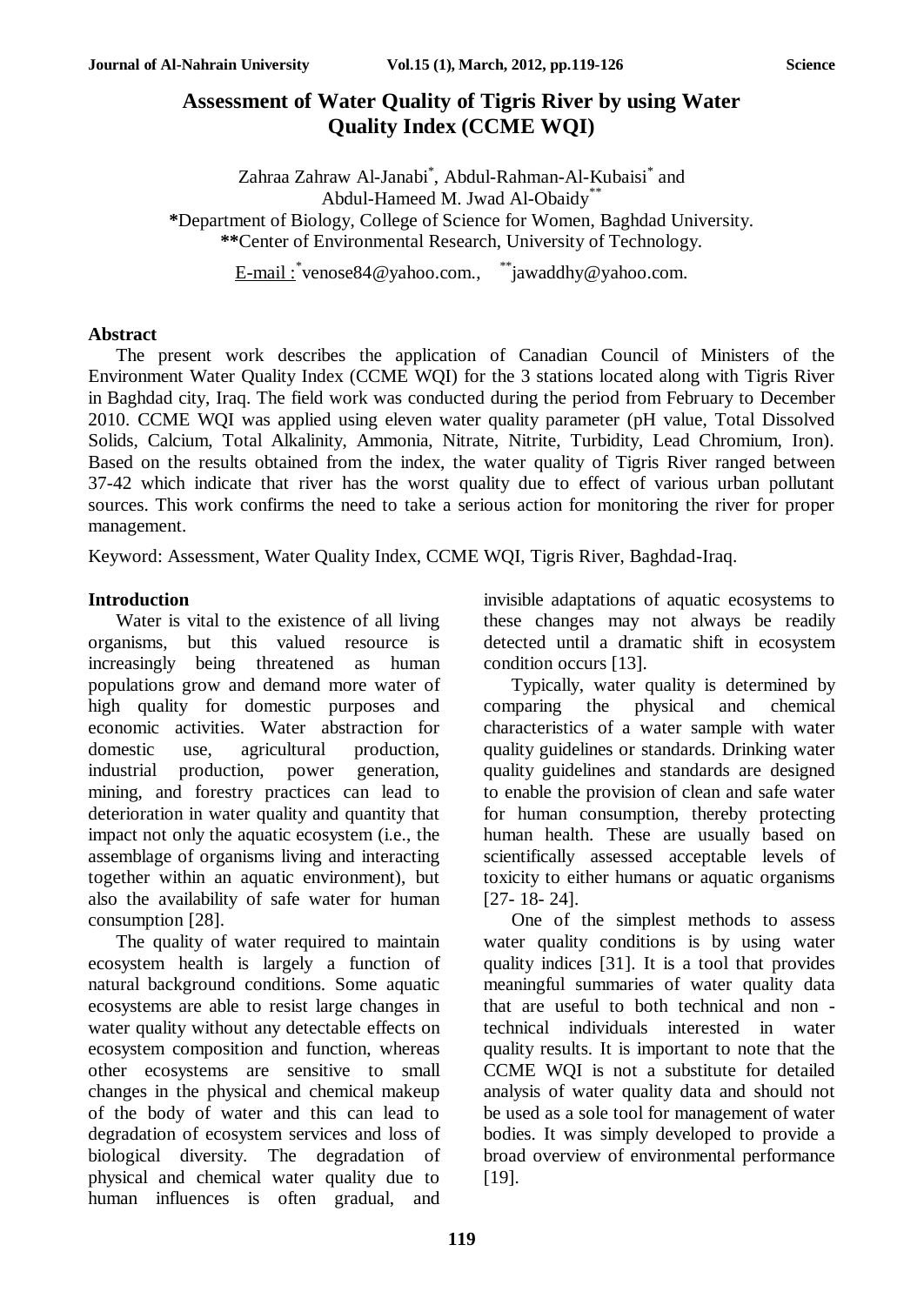Any number of water quality measurements can serve, and have already been used, as indicators of water quality. However, there is no single measure that can describe overall water quality for any one body of water, let alone at a global level. As such, a composite index that quantifies the extent to which a number of water quality measures deviate from normal, expected or 'ideal' concentrations may be more appropriate for summarizing water quality conditions across a range of inland water types and over time. Although there is no globally accepted composite index of water quality, some countries and regions have used, or are using, aggregated water quality data in the development of water quality indices. Most water quality indices rely on normalizing, or standardizing, data parameter by parameter according to expected concentrations and some interpretation of 'good' versus 'bad' concentrations [30].

The Canadian Water Quality Index compares observations to a benchmark, where the benchmark may be a water quality standard or site specific background concentration [15-17-26]. The CWQI quantifies for one station, over a predatermined period of time (typically one year), the number of parameters that exceed a benchmark, the number of records in a dataset that exceed a benchmark, and the magnitude exceed of the benchmark. The index is flexible in terms of the bench- marks that are used for calculation, and depends on the information required from the index: that is, guidelines for the protection of aquatic life may be used (when available) if the index is being calculated to quantify ecological health of the water, or drinking water quality guide-lines may be used if the interest in the index is in drinking water safety. Alternatively, information describing natural back-ground conditions for a station or region may be used as benchmarks when trying to quantify deviation from natural conditions. Sites at which water quality measurements never or rarely exceed the benchmark have high CWQI scores (near 100), whereas sites that routinely have measurements that exceed benchmarks have low CWQI scores (near 0). The CCME WQI was developed with the intent of providing a tool for simplifying the reporting of water quality data [15]. It is a tool that provides meaningful summaries of water quality data that are useful to technical and policy individuals as well as the general public interested in water quality results. As a summary tool, it provides a broad overview of water quality data and is not intended to be a substitute for detailed analysis of water quality data. The application of the CCME WQI requires Water Quality Guidelines (WQGs) or Water Quality Objectives (WQOs). The model essentially consists of three measures of variance from selected WQGs or WQOs (scope, frequency, amplitude) that combine to produce a value between 0 and 100 that represents the overall water quality. The use of appropriate WQGs or WQOs in the CCME WQI is critical to the computation of representative and accurate water quality indices [23]. Indices simplify and reduce the required raw and primary date for describing water quality and its spatial variation can show the particular water quality problems within a river body, allowing for many managerial decisions to be made. In a simple definition about indices it can be said that indices are proper and simple tools to determine conditions of water quality and, like any other tool, this requires knowledge about principles and basic concepts of water and related issues [20]. Due to the lack of expert study and inspection of the water quality of most rivers of Iraq.

# **Material and Methods**

Study Area The study area included 3 stations on Tigris River Within Baghdad city, the first was located at North of Baghdad in Sader Al-Qanat area, and the second at middle part in Al-Aoadia area, whereas the third station located at South part in Al-Zafrania area (Fig. $(1)$ ). The river divides the city into a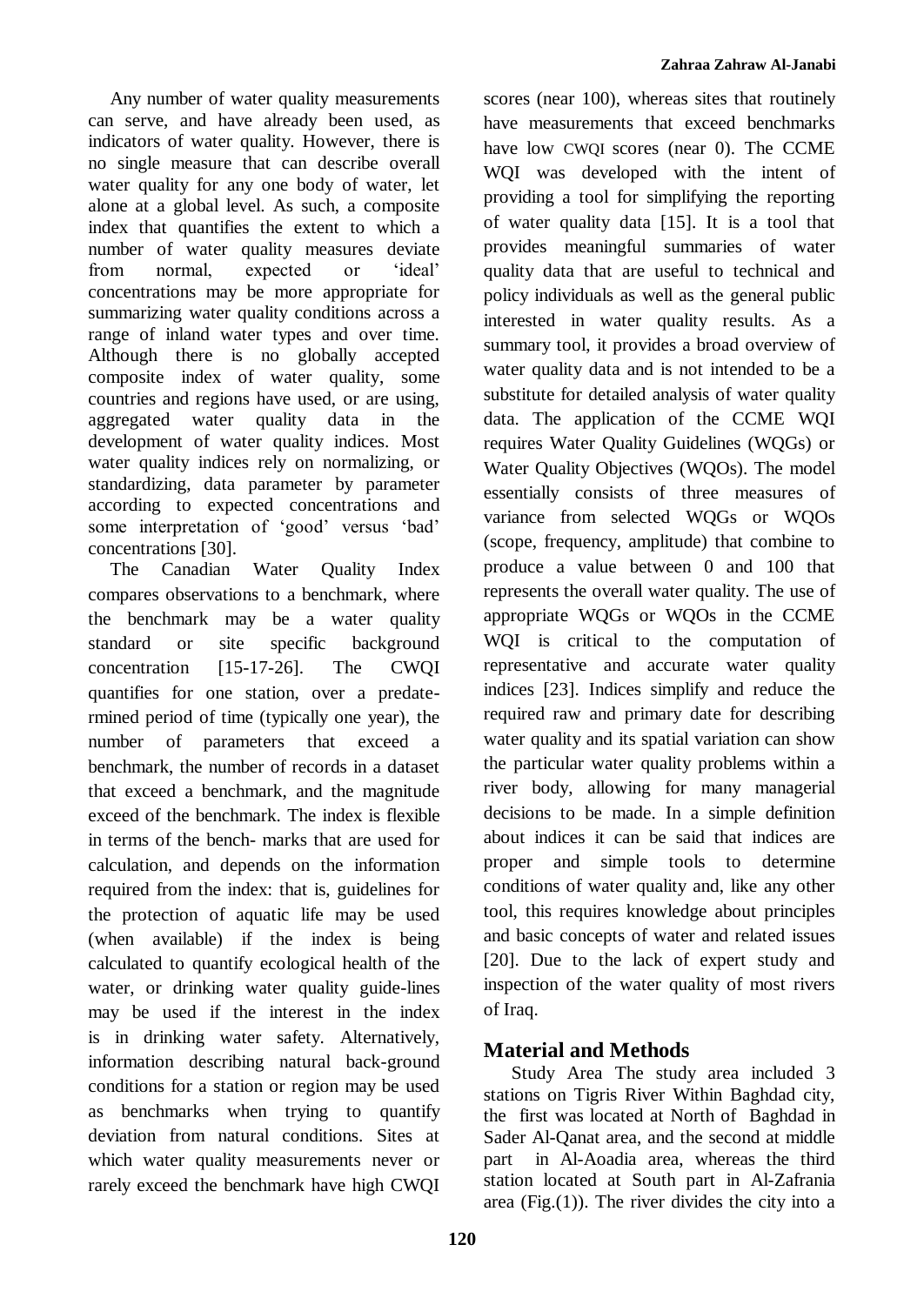two sides, the right (Karkh) and left (Risafa) section with a flow direction from north to south [9].



*Fig.(1) Bagdad City Showing Sampling Station*

The rainfall is seasonal varying from 40 to 100 mm annually, occurring mainly from November to April with 50% or more occurring between January and March. The temperature change between winter and summer is as great as between day and night. July and August are the hottest months with the temperature in the shade as high as 50° [4**].**

#### **-Sampling**

Subsurface water samples were collected from the middle and two banks of the Tigris river during February to December 2010 from each station by using clean polyethylene bottles. Samples were analyzed for chemical and physical properties immediately after collection.

The CWQI calculated by select a set of eleven parameters based on both importance and availability of data. these eleven parameter are pH value, Total Dissolved Solids, Calcium, Alkalinity, Ammonia, Nitrate, Nitrite, Turbidity, Chromium, Iron, Lead. CCME WQIs were computed for the three sites in the Tigris River using sets of standard values (table 2) [26-21-16]. The Iraq recommended Guidelines based objectives were applied to categorize the water primarily for use as drinking water.

#### **-Calculation of the CCME WQI**

The CCME WQI model consists of three measures of variance from selected water quality objectives (scope, frequency, amplitude). These three measures of variance combine to produce a value between 0 and 100 (with 1 being the poorest and 100 indicating the best water quality) that rep- resents the overall water quality. Within this range, designations have been set to classify water quality as poor, marginal, fair, good or excellent. These same designations were adopted for the indices developed here [22].

*Table (1) CCME WQI categorization schema [22].*

| <b>Rank</b> | <b>WQI</b> Value |  |  |
|-------------|------------------|--|--|
| Excellent   | 95-100           |  |  |
| Good        | 80-94            |  |  |
| Fair        | 65-79            |  |  |
| Marginal    | $45 - 64$        |  |  |
| Poor        | $0 - 44$         |  |  |

*Table (2) Standard Values .*

| <b>Parameter</b>              | <b>Iraq</b>    | <b>WHO</b>               | <b>CCME</b>              |
|-------------------------------|----------------|--------------------------|--------------------------|
| $pH$ (mg/l)                   | $6.5 -$<br>8.5 | $6.5 - 8.5$              | 8.5                      |
| $TDS$ (mg/l)                  | 1000           | 500                      | 500                      |
| Calcium (mg/l)                | 50             | 100                      |                          |
| Total<br>Alkalinity<br>(mg/l) |                | 100                      |                          |
| Ammonia(mg/l)                 |                | 0.2                      | 1.37                     |
| Nitrate (mg/l)                | 50             | 50                       | 48.2                     |
| Nitrite (mg/l)                | 3              | $\mathcal{F}$            |                          |
| Turbidity(NTU)                | 5              | $\overline{\phantom{0}}$ | $\overline{\mathcal{L}}$ |
| Chromium (mg/l)               | 0.05           | 0.05                     | 0.05                     |
| Iron $(mg/l)$                 | 0.3            | 0.3                      | 0.3                      |
| Lead $(mg/l)$                 | 0.01           | 0.01                     | 0.01                     |

The detailed formulation of the WQI, as described in the Canadian WQI 1.0–Technical Report [9], is as follows:

 $F_1 =$ Number of Variables  $\left[\frac{3}{100}\right] \times 100$ <br>Total Number of Variables

The measure for scope is  $F_1$ (*Scope*). This represents the extent of water quality guideline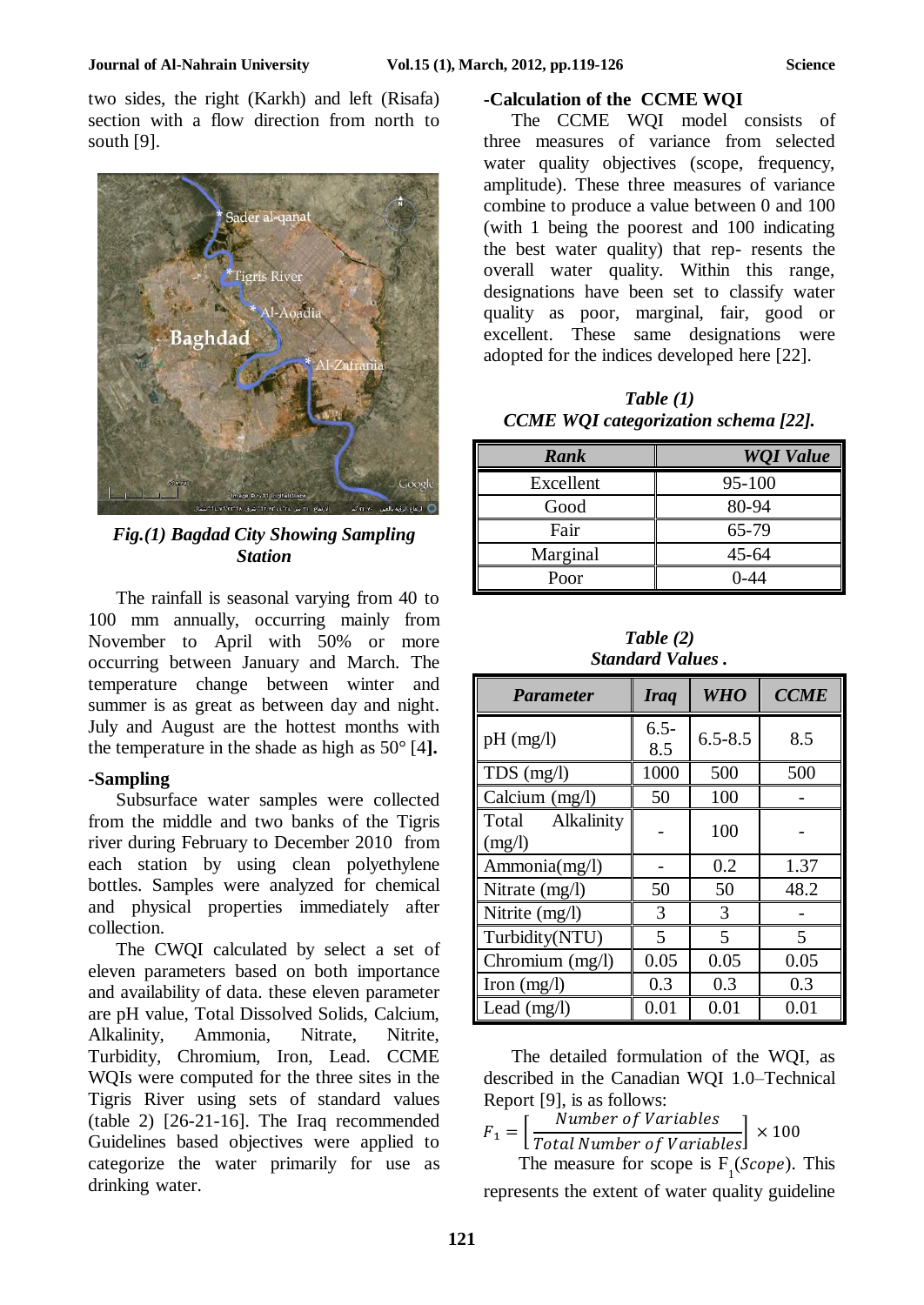non-compliance over the time period of interest.

 $F_2 = |$ Number of Failed Tests  $\left[\frac{m_{100}}{Total Number of Tests}\right] \times 100$ 

The measure for frequency is  $F_2$  (*Frequency*). This represents the percentage of individual tests that do not meet objectives (failed tests).

-Amplitude, F<sub>3</sub>

The measure for amplitude is  $F_3$ . This represents the amount by which failed tests do not meet their objectives. This is calculated in three steps:

Step 1- Calculation of Excursion. Excursion is the number of times by which an individual concentration is greater than (or less than, when the objective is a minimum) the objective.

When the test value must not exceed the objective:

$$
ecursion = \left[\frac{Failed Test Value i}{Objective}\right] - 1
$$

When the test value must not fall below the objective:

$$
excursion = \left[\frac{Objective}{Failed Test Value}\right] - 1
$$

Step 2- Calculation of Normalized Sum of Excursions*.* The normalized sum of excursions, *nse*, is the collective amount by which individual tests are out of compliance. This is calculated by summing the excursions of individual tests from their objectives and dividing by the total number of tests (both those meeting objectives and those not meeting objectives).

 $nse =$  $\sum_{i=1}^n$  excursion Number of Tests

Step3- Calculation of  $F_3$ .  $F_3$  (*Amplitude*,) is calculated by an asymptotic function that scales the normalized sum of the excursions from objectives to yield a range from 0 to 100.

 $F_3 = \frac{3}{2} \arctan \frac{nse}{n}$  $\frac{h}{0.01 \text{ nse} + 0.01}$ The WQI is then calculated as:  $CWQI = 100 \sqrt{F_1^2 + F_2^2 + F_3^2}$  $\frac{1.732}{1.732}$ 

### **Result and Discussion**

The indices have been primarily developed to reflect changes in the physicochemical quality of surface waters. However, they may be used as indicators of ecological change. Temporal variations occur within an aquatic system. by relating water quality to potential water use, the effect of this change on the system may be recorded [5].

Average values of CCME WQIs (range from 37 to 42) indicate that water quality for drinking uses can be rated as poor in all site (Fig.(2)). this may reflect the Discharge of pollutants to a water resource system from domestic sewers, storm water discharges, industrial wastes discharges, agricultural runoff and other sources, all of which may be untreated, can have significant effects of both short term and long term duration on the quality of a river system [3], and also the effect of dryness in the area in the last three years might be behind the clearly observed depletion of WQI [32].



*Fig.(2) Average of Water Quality Index.*

The result of pH varied from (7.1- 8.4 ) in station 1 ,(7.3-8.2) in station 2 and (7.3-8.4) in station 3 indicating that the water sampler are almost neutral to sub-alkaline in nature. pH is an important factor that determines the suitability of water for various purposes[25].The recorded range of pH values in present study were general in accordance with the pH values of fresh waters [32] and agree with Iraqi published data [2-10] and were in permissible level recommended by the Iraq, WHO and CCME for drinking water.

The observed value of total Alkalinity was higher than the permissible level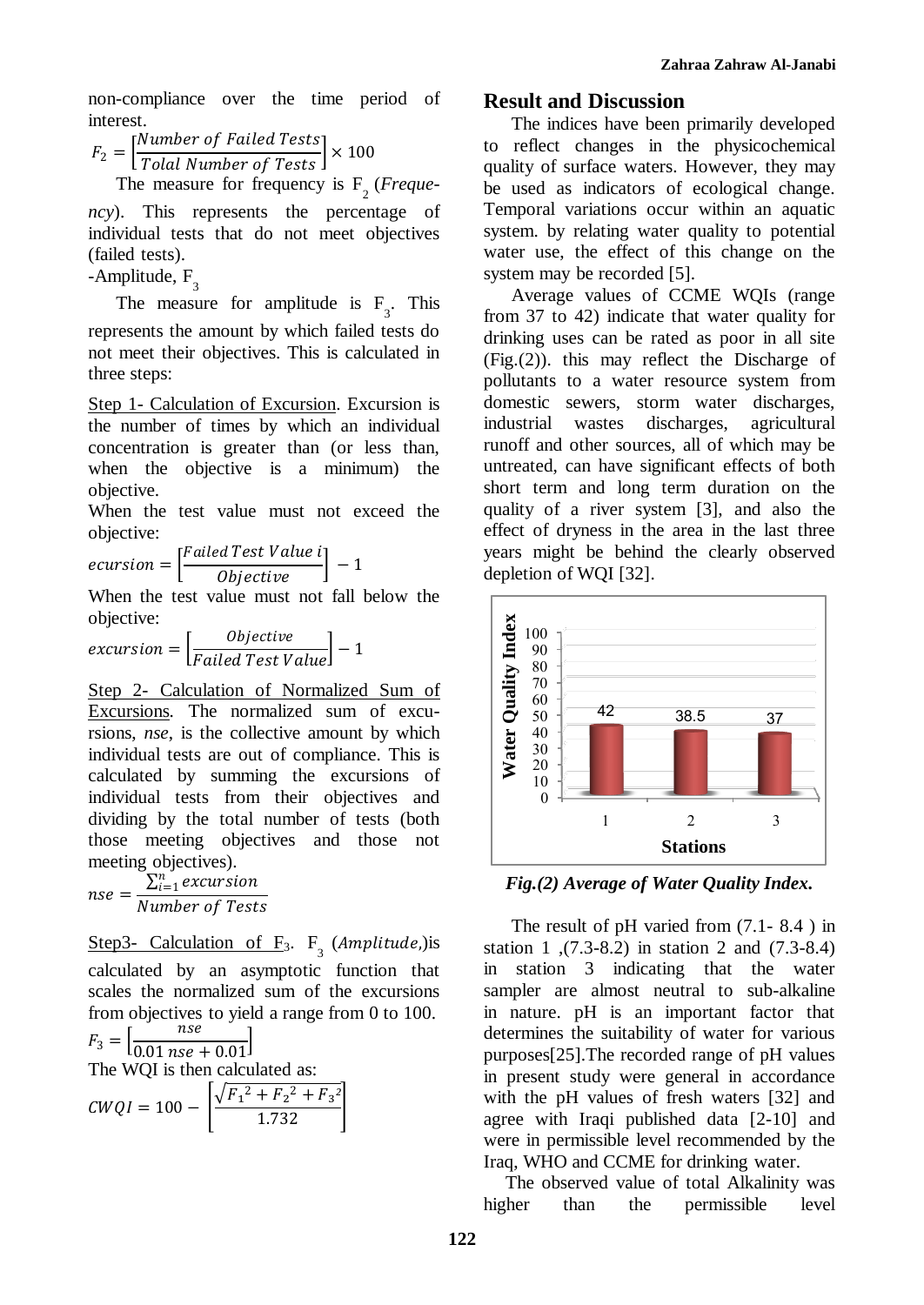recommended by the WHO for drinking water. The statistical analysis showed a significant difference among all sites (P< 0.05) and significant fluctuate between months. The normal conduction of the alkalinity of natural waters are associated with carbon dioxide, bicarbonate, carbonate and hydroxide components. These factors are characteristic of the source of water and the natural processes taking place at any given time. For particular industrial and domestic use, it is often desirable to change these characteristic by treatments such as aeration, neutralization, softening, ect. [1].

Turbidity is widely concerned as an important parameter for drinking water. However, the observed value were higher than the permissible level recommended by the Iraq, WHO and CCME for drinking water for all months. The statistical analysis showed a significant difference among all sites (P<0.05).turbidity in water is caused by presence of suspended particles such as clay, silt, finely divided organic matter, plankton and other microscopic organisms [1].

Higher concentration of Ammonia observed in June at station 3 (1.31 mg/l). The observed value which was higher than the permissible level recommended by the WHO and for drinking water. and there was significant difference  $(P<0.05)$  among all sites and months. Nitrate was the abundant form of nitrogen compounds (33.225 mg/l), while Nitrite was found in small amount 0.0329 mg/l in February at station 1, Nitrite and Nitrate were in permissible level recommended by the Iraq, WHO and CCME for drinking water. The statistical analysis showed of Nitrate and Nitrite showed a significant difference among all sites  $(P<0.05)$ . and significant difference between months. Ammonia produced when nitrogenous organic matter is destroyed by microbiological activity and is therefore found in many surface and groundwater's. Higher concentration occur in water polluted by sewage, fertilizers, agriculture wastes or industrial wastes containing organic nitrogen, free ammonia or ammonia salts[6]. Nitrogen compounds may enter water as nitrates or be converted to nitrates from agricultural fertilizers, industrial and packing house wastes, sewage, drainages. Nitrates in large amounts can cause "blue babies" (methemoglobinemia) in infants less than six months of age [1].

Dissolved Solids in natural water are usually composed of the sulfate, bicarbonate and chloride of calcium, magnesium and sodium [1]. The result showed that TDS value was in the permissible level recommended by the WHO and CCME for drinking water. but higher than permissible level recommended by the Iraq for drinking water, where values rang from (367 to 866). Primary sources for TDS in receiving waters are [agricultural](http://en.wikipedia.org/wiki/Agriculture) and residential runoff, leaching of [soil](http://en.wikipedia.org/wiki/Soil_contamination)  [contamination](http://en.wikipedia.org/wiki/Soil_contamination) and [point source](http://en.wikipedia.org/wiki/Point_source_(pollution)) [water](http://en.wikipedia.org/wiki/Water_pollution)  [pollution](http://en.wikipedia.org/wiki/Water_pollution) discharge from industrial or [sewage](http://en.wikipedia.org/wiki/Sewage_treatment)  [treatment](http://en.wikipedia.org/wiki/Sewage_treatment) plants [11].

The result of Calcium was higher than the permissible level recommended by the Iraq for drinking water. The statistical analysis showed a significant difference among all sites (P<0.05) and significant fluctuate among months (P<0.05). The Calcium enter a water supply by leaching from minerals within an [aquifer.](http://en.wikipedia.org/wiki/Aquifer) Common calcium-containing minerals are [calcite](http://en.wikipedia.org/wiki/Calcite) and [gypsum,](http://en.wikipedia.org/wiki/Gypsum) also some human activities involved with increase calcium by increasing concentration of carbon dioxide which form the carbonic acid that eventually lead to dissolve the bituminous rocks [11].

The concentration of lead (Pb) exceeded the permissible level recommended by the Iraq, WHO and CCME for drinking water at most of the months, and the higher concentration of lead was recorded (0.3637 mg/l) at station 3 in December, The concentration of Iron (Fe) exceeded the permissible level recommended by the Iraq WHO and CCME for drinking water at most of the months and the higher concentration of lead was observed (0.77 mg/l) at staion3 in December. The concentration of Chromium (Cr) exceeded the permissible level recommended by the Iraq, WHO and CCME for drinking water at most of the months and the higher concentration of lead was recorded (0.43mg/l) in February. The statistical analysis of Heavy metal showed a significant difference between all site  $(P<0.05)$ . Careless disposal of urban effluents, Runoff, atmospheric deposition and domestic and industrial effluent discharges are the major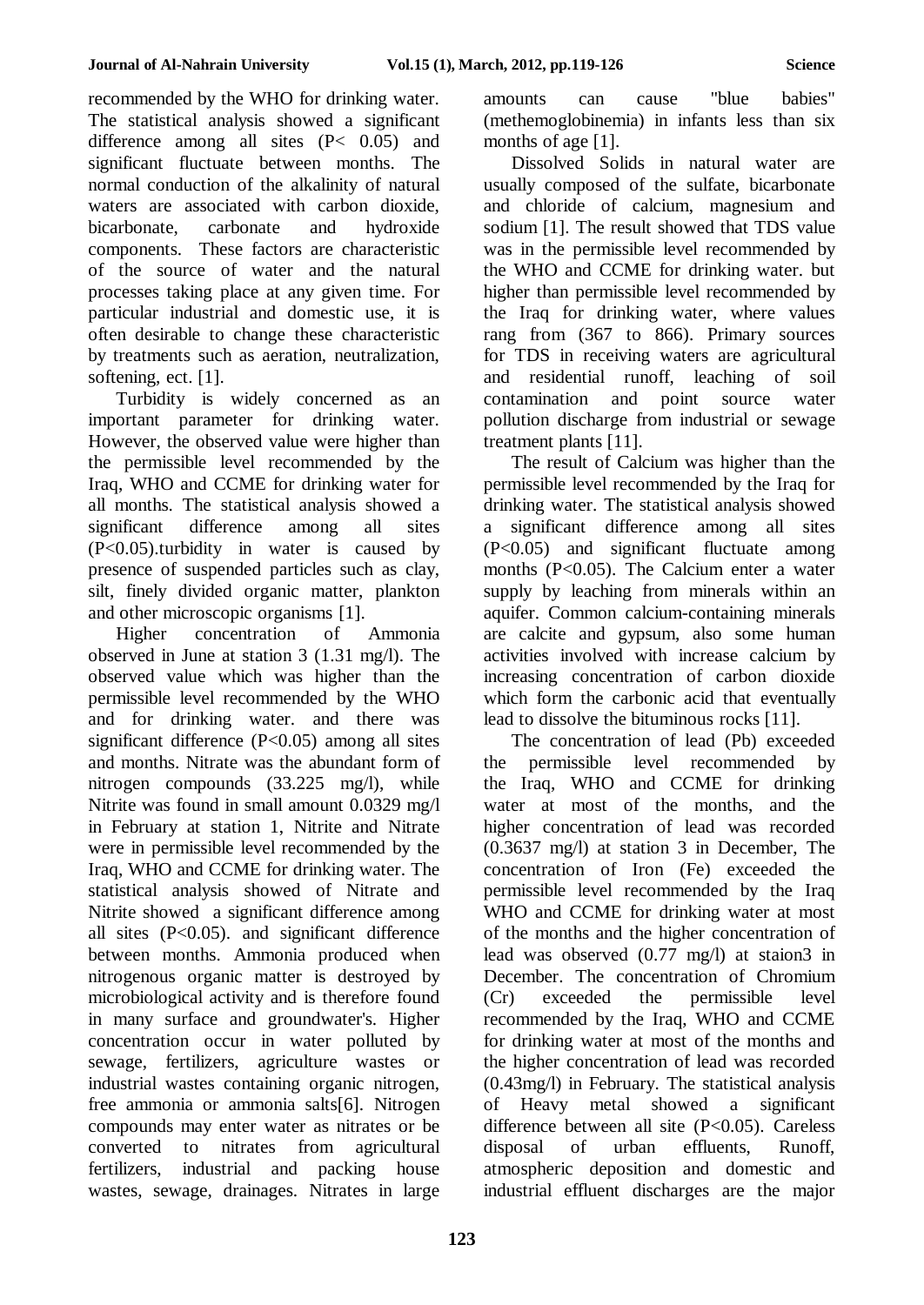sources of aquatic pollution.[7-8-12-14-29]. from the result we obtained the parameter that sometime exceed the standard value was Turbidity, Alkalinity, Ammonia, Calcium, Dissolved Solids, Fe, Cr, except pb that was exceed the standard value all the time in all stations.

### **Conclusion**

Using water quality indices for particular consumption is considered as a simple method for the primary recognition of river water quality. The use of index of water quality will not only allow assessment of changes in water quality over time and space but also evaluate successes and shortcomings of domestic policy and inter-national treaties designed to protect aquatic resources.

## **References**

- [1] Charles E. Reen (1970). "Investigating Water Problems: A Water Analysis Manual". Publishing by LaMotte Chemical Products Company, Chestertown, Maryland. 72pp.
- [2] Maulood, B.K.; Hinton, G.C.F.; Kamees, H.S.; Saleh, F.A.K. ; Shaban, A.A.; Al-Shahwani, S.M.H. (1979). "An Ecological Survey of Some Aquatic Ecosystems in Southern Iraq" *Tropical Ecology,* 20(1): 27-40.
- [3] Crabtree, R. W., Cluckie, I. D. & Forster, C. F. (1986) A comparison of two quality models. *Water Research*, 53-61.
- [4] Al-Layla, M.A. & Al-Rizzo H.M. (1989). "A Water Quality Model for the Tigris River Downstream of Sadam Dam, Iraq". *Hydrologjeal Scie. J. Des Scie. Hydrolopques*, (34)6: 687-704.
- [5] House, M. A.(1989). "A Water Quality Index for River Management". *Water and Environment J*., 3(4)" 336-344.
- [6] UNEP/WHO, United Nations Environment Programme and the World Health Organization(1996). "A practical Guide to the Design and Implementation Of Fresh Water Quality Studies and Monitoring Programme. Edi. by Jamie and Bartram and Richard Isbn 0419 22320 7(Hbk) 0 419 21730 4 (Pbk).
- [7] Langmuir, D.(1997). "Aqueous Environmental Geochemistry". Prentice Hall, USA, 600pp.
- [8] Wasswa, J. (1997). "Determination of levels of Pollutants within Sediments in Water Channels from Iindustries in Selected Parts of Lake Victoria". M.Sc., Thesis, Makerere University, Uganda, 119pp.
- [9] Al-Adili, A.S. (1998). "Geotechnical Evaluation of Baghdad Soil Subsidence and their Treatment". Ph.D. Thesis, University of Baghdad, Iraq, 148pp. [in Arabic].
- [10] Al-Saadi, H.A.; Kassim , T.I. ; Al- Lami , A.A.; Salman , S.K. (2000). "Spatial and Seasonal variations of phytoplankton populations in the upper region of the Euphrates River, Iraq". *Limnologica,* 30: 83-90 .
- [11] Boyd, C.E. (2000). "Water Quality an Introduction". Kluwer Acadamic Publishers, Boston, USA, 330P.
- [12] Linnik, P.M. & Zubenko, I.B. (2000). "Role of Bottom Sediments on The Secondary Pollution of Aquatic Environments By Heavy Metal Compounds". *Lakes and Reservoirs. Research & Management*, 5(1): 11-21 .
- [13] Stark, J.R.; Hanson, P.E.; Goldstein, R.M.; Fallon, J.D.; Fong, A.L.; Lee, K.E.; Kroening, S.E.; & Andrews, W.J. (2000). "Water Quality in the Upper Mississippi River Basin, Minnesota, Wisconsin, South Dakota, Iowa, and North Dakota, 1995-98." United States Geological Survey, Circular 1211, Reston, Virginia, 36pp. available online at.

*[Http://Pubs.Usgs.Gov/Circ/Circ1211/Pdf/C](http://pubs.usgs.gov/circ/circ1211/pdf/circular1211.pdf) [ircular1211.Pdf](http://pubs.usgs.gov/circ/circ1211/pdf/circular1211.pdf)*.

- [14] Campbell, 2001 Campbell, L.M. (2001). "Mercury in Lake Victoria (East Africa): Another Emerging Issue For A Beleaguered Lake" Ph. D, Thesis. Waterloo, Ontario, Canada, 145pp.
- [15] CCME, Canadian Council of Ministers of the Environment (2001). "Canadian Water Quality Guidelines for the Protection of Aquatic Life: Canadian Water Quality Index 1.0 Technical Report". In Canadian Environmental Quality Guidelines, Winnipeg, Manitoba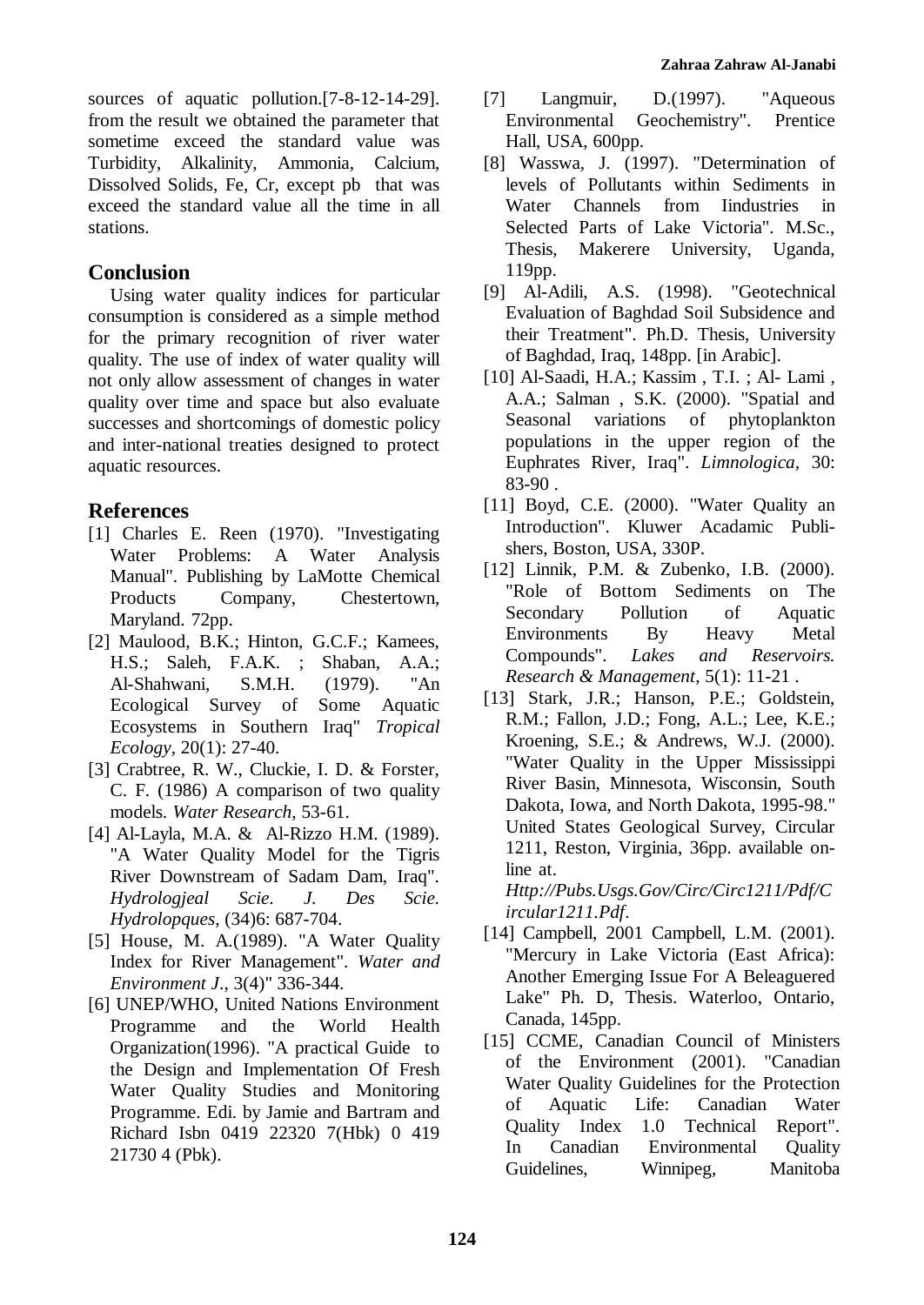[\(http://www.ccme.ca/assets/pdf/wqi\\_userma](http://www.ccme.ca/assets/pdf/wqi_usermanualfctsht_e.pdf) [nualfctsht\\_e.pdf\)](http://www.ccme.ca/assets/pdf/wqi_usermanualfctsht_e.pdf).

- [16] Standard Specification (2001). Drink-ing Water, Iraq. First modernization, no.417, the Council Of Ministers, Central Apparatus For Assessment And Quality Control, 5pp. [in Arabic].
- [17] Khan, F.; Husain, T. & Lumb, A.: (2003). "Water Quality Evaluation and Trend Analysis in Selected Watersheds of the Atlantic Region of Canada". *Environmental Monitoring and Assessment,* 88: 221–242.
- [18] Dodds, W.K. & Oakes, R.M. (2004). "A Technique For Establishing Refe-rence Nutrient Concentrations Across Watersheds Affected by Humans". *Limnology and Oceanography Methods*, 2: 333-341.
- [19] Khan, A.A.; Paterson R. & Khan, H. (2004). "Modification and Application of the Canadian Council of Ministers of the Environment Water Quality Index (CCME WQI) for the Communication of Drinking Water Quality Data in Newfoundland and Labrador". *Water Quality Research Journal Canada*, 39: 285-293.
- [20] Nikbakht, M. (2004). "The Effect Assessment of Ahvaz No.1,2 Water Treatment Plant on Karoon Water Quality". M.Sc. thesis, Ahvaz: IA University, 111pp.
- [21] WHO, World Health organization (2004). "International Standards of Drinking Water". 3<sup>rd</sup> Edition, Volume 1, Recommendations, Geneva. 515pp.
- [22] Haseen, K.; Amir, A.K.; Sarah, H. (2005). "the Canadian Water Quality Index: A Tool for Water Resource Management". Mterm International Conference, 06- 10 June, Ait, Thailand.
- [23] Khan, A.A; Annette T.; Paterson, R.; Haseen K. & Richard W. (2005). "Application of CCME Procedures for Deriving Site Specific Water Quality Guidelines for The CCME Water Quality Index". *Water Quality Research Journal Canada*, 40(4): 448-456.
- [24] Wickham, J.D.; Riitters, K.H.; Wade, T.G.; Jones, K.B. (2005). "Evaluating the Relative Roles of Ecological Regions and Land-Cover Composition for Guiding Establishment of Nutrient Criteria". *Landscape Ecology* 20(7): 791-798.
- [25] Ahipathy, M.V. & Puttaiah, E.T. (2006). "Ecological Characteristics of Vrishabhavathy River in Bangalore (India) "*Environmental geology,* 49(8): 1217-1222.
- [26] Lumb, A. ; Doug H. & Tribeni S. (2006). "Application of CCME Water Quality Index to Monitor Water Quality: A Case of The Mackenzie River Basin, Canada"*. Environmental Monitoring and Assessment*., 113: 411-429.
- [27] Robertson, D.M.; Saad, D.A.; & Heisey, D.M. (2006). "A regional Classification Scheme for Estimating Reference Water Quality in Streams Using Land Use Adjusted Spatial Re-gression-Tree Analysis". *Environmental Management*. 37 (2): 209-229.
- [28] UNEP/GEMS, United Nations Environment Programme Global Environment Monitoring System/ Water Programme (2006). "Water Quality for Eco-system and Human Health". UN GEMS /Water Programme Office c/o National Water Research Institute 867 Lake-shore Road Burlington, Ontario, L7R 4A6 CANADA available on-Line. *[http://www.gemswater.org/.](http://www.gemswater.org/)*
- [29] Lomniczi, I.; Boemo, A.; Musso, H. (2007). "Location and Characterization of Pollution Sites by Principal Component Analysis of Trace Contaminants in A Slightly Polluted Seasonal River: A Case Study of the Arenales River (Salta, Argentina)". *Water SA.*, 33(4): 479-485.
- [30] UNEP/GEMS, United Nations Environment Programme Global Environment Monitoring System/Water Programme (2007). "Global Drinking Water Quality Index Development and Sensitivity Analysis Report". C/O National Water Research Institute 867 Lakeshore Road Burlington, Ontario, L7r 4a6 Canada. available on-line at. . *[http://www.Gemswater.Org](http://www.gemswater.org/)*

[31] Salim, B.J.; Gholamreza, N.B.; Amir, S.; Masoud, T. & Mojtaba, A. (2009). "Water Quality Assessment of Gheshlagh River Using Water Quality Indices". *Environmental Science*, 6, (4):19-28.